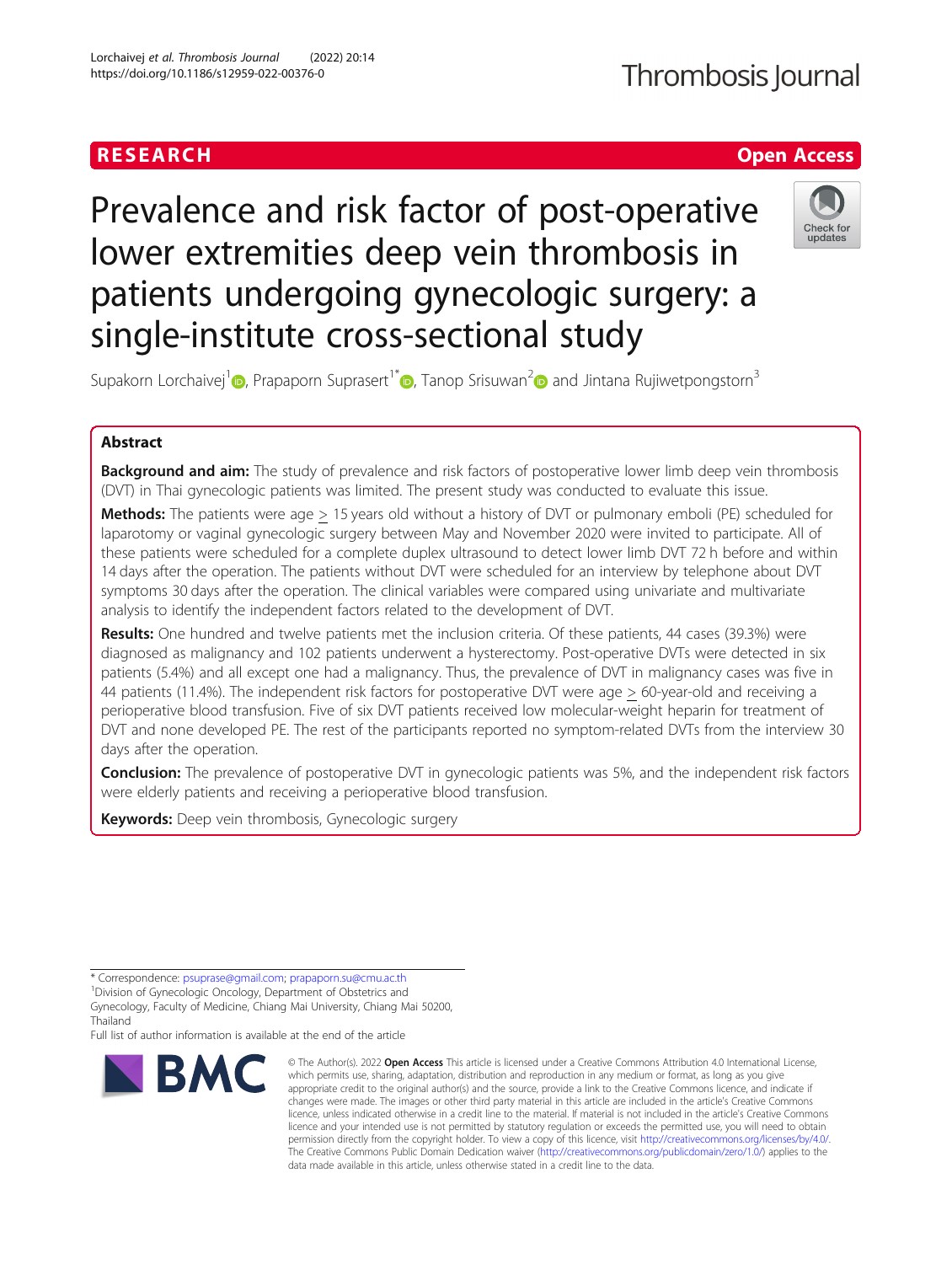#### Introduction

Deep vein thrombosis (DVT) is a condition described as one or more blood clots forming in a deep vein mainly in the legs and pelvis. DVT is the most important source of pulmonary embolism (PE) [[1\]](#page-7-0). The etiology of DVT is vascular endothelial damage, the stasis of blood flow, and a hypercoagulation state [[2](#page-7-0)]. Therefore, the risk factors for developing DVT include advanced age, prolonged immobility, malignancy, major surgery, trauma, prior venous thromboembolism, hormonal usage, obesity, chronic heart failure, nephrotic syndrome, inflammatory bowel disease, myeloproliferative disorders, pregnancy, and postpartum period [[3\]](#page-7-0). Postoperative DVT appears more common in Western countries as high as 35% while in Asian countries were varied with a range of 3–28% [[4,](#page-7-0) [5](#page-7-0)]. Regarding gynecologic surgery in an Asian country, Qu et al. [[6\]](#page-7-0) recently reported the incidence of DVT in Chinese patients undergoing gynecologic surgery was 9.20% and Sermsathanasawadi et al. [[7\]](#page-7-0) studied the prevalence of perioperative asymptomatic DVT in Thai gynecologic cancer patients with a prevalence of 7%. The high prevalence of DVT in the Western country supported the benefit of prophylactic DVT medication in many guidelines [\[8](#page-7-0)] but it is not popular in most Asian physicians including Thailand due to bleeding concerns. Because of a wide range of the prevalence of DVT in postoperative gynecologic surgery in Asia and the limited studies in Thai patients, we conducted this cross-sectional study to evaluate the prevalence and potential risk factors of postoperative lower limb DVT by using complete duplex ultrasound (CDUS) in Thai patients who underwent gynecologic surgery. This knowledge should be a benefit for the decision of using prophylactic DVT medications in this situation.

#### Materials and methods

#### Patient selection

This cross-sectional study was conducted between May 13, 2020, and November 13, 2020, after approval by the local research committee. The inclusion criteria were as follows; 1) the patients over 15 years old who were scheduled for laparotomy or vaginal gynecologic surgery 2) no history of DVT or PE and 3) available for an ultrasound appointment. The patients with ulcers on their legs or using anticoagulant drugs or who could not communicate well or with a detected preoperative DVT were excluded from the study. None of the patients received any perioperative DVT prophylaxis.

After informed consent, the patients were scheduled for CDUS by each of two board-certified radiologists (JR: 9 years of experience and TS: 15 years of experience). The CDUS of bilateral lower limb veins was performed as described in the standardized approach consensus recommendations [[9\]](#page-7-0) with additional scanning of anterior tibial veins and muscular veins of the calf. In short, the procedure included compression ultrasound from the common femoral vein down to tibial veins and color with spectral Doppler of common femoral and popliteal veins. Four ultrasound machines were used in this study: EPIQ5 (Philips Healthcare), iU22 (Philips Healthcare), Aplio500 (Toshiba Healthcare), and Logiq E10 (GE Healthcare) with linear vascular transducers which a frequency bandwidth in the range of 3 to 13 MHZ.

All the participants were scheduled to receive CDUS within 72 h preoperative day and within 14 days after operative days. The patients found to have the DVT during the preoperative period were withdrawn from the study and given further treatment for DVT. In addition, the patients with DVT in the postoperative period received a hematology consultation for optimal treatment of DVT. After 30 days of the operation, all patients who were without DVT after surgery were scheduled for follow-up evaluation of DVT symptoms such as leg pain, leg swelling by one of the investigators (SL) via telephone and. The patients who suspicious DVTs were appointed to confirm the diagnosis by CDUS. The patients unable to receive CDUS within 72 h preoperatively and within 14 days postoperatively for any reason were withdrawn from the study.

The flowing clinical data were collected: age, body mass index (BMI), parity, hormonal usage, chemotherapy, radiation, underlying disease, diagnosis, operation, perioperative blood transfusion, hospital length of stay, and the detail of compression ultrasound findings.

#### Sample size calculation

The sample size was calculated using the following formula [\[10](#page-7-0)].

$$
n=\frac{Z_{1-}^2\alpha/2\frac{P(1-P)}{d^2}}{d^2}.
$$

where

$$
\alpha
$$
 = Level of significance = 0.05.  
Z = 1.96.

p meant the population of gynecologic patients who developed postoperative DVT from the previous study was 0.07 [\[11\]](#page-7-0) while d meant the precision value that equal to 0.05. Then a minimum sample size of 107 patients was needed after included the error of the data at 5%.

#### Statistical analysis

Statistical analysis of the data was carried out using IBM SPSS statistics V22.0 for the Window program (IBM,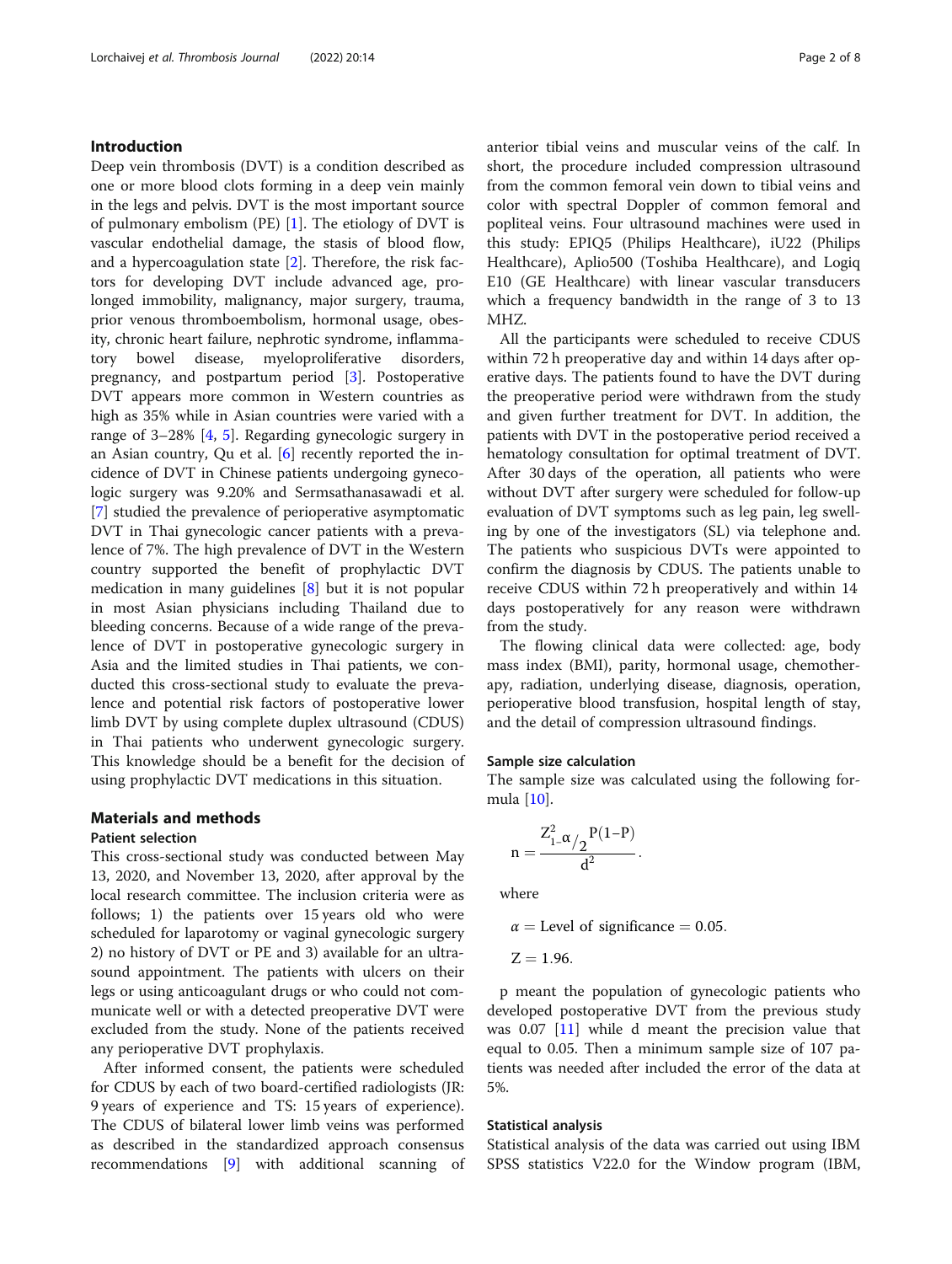Armonk, New York, USA). Descriptive data were presented as the percentage. Chi-square or Fisher's exact test was used for comparative analysis of the factors between the non-DVT and DVT patients and to calculate the odds ratio of categorical variables and were also used for comparison between the clinical variables. Binary logistic regression analysis with a backward stepwise method was used to identify the independent potential risk factors for developed postoperative DVT. A p-value of < 0.05 was considered statistically significant.

#### Results

Two hundred and fifty-six patients were scheduled for laparotomy and vaginal gynecologic surgery in this study. However, 26 cases were refused to participate in the study and 118 patients were excluded and withdrawn due to history of DVT and PE (3 cases), inability to receive compression ultrasound imaging at the scheduled time (111 cases), difficulty with communication (4 cases) and preoperative ultrasound positive for DVT (2 case), Of these 118 cases, 5 patients did not have surgery because they were switched to hormonal treatment  $[1]$  $[1]$  $[1]$ , observation  $[1]$  $[1]$ , intervention management  $[1]$ , and surgery was postponed [\[2](#page-7-0)]. As a result, 113 patients were operated on, with laparotomies being performed in 102 cases, the most prevalent procedure being hysterectomy in 69 cases, and vulva operations being performed in the remaining 11 cases. All excluded patients had a mean age of  $49.39 + 11.90$  years and a mean BMI of  $23.31 +$ 3.71 kg/m2. About 38.1% of them had underlying disease, the most common of which was hypertension. The final pathology confirmed malignancy in 45 patients (39.8%), with ovarian cancer being the most common diagnosis. Only one of the patients who were excluded developed post-operative pulmonary emboli, which were detected by computed tomography angiography (CTA) six weeks after surgery. This patient was 45 years old. She was diagnosed with stage IIIB cervical cancer, bowel obstruction, and uterine perforation. Her operation consisted of bilateral salpingo-oophorectomy, small bowel resection, colostomy, and appendectomy. She developed prolonged postoperative fever without any dyspnea symptoms. The CT-whole abdomen was done at 6 weeks after operation to find out the etiology of fever and found segmental pulmonary artery embolism in the right lower lung. Therefore, computed tomography angiography (CTA) was done after that to confirm the diagnosis. She investigated DVT with CDUS and found nothing. The patient was treated with enoxapalin 0.4 mL subcutaneous injections every 12 h for her PE. The details of these excluded cases were summarized in Appendix 1.

Finally, 112 patients were recruited in this study. The clinical data were presented in Table [1](#page-3-0). The mean age was 51.11 years old and the mean BMI was 23.77 kg/m2. Underlying disease was found in 41% of the studied patients. Nearly 40% were diagnosed with malignancy lead by cervical and endometrial cancers. All except two patients received a laparotomy with the most common operation of hysterectomy. About 20% of the patients underwent surgical staging. Twenty-two patients received perioperative blood transfusions in a range of 1– 8 units. The mean operative time was 159.13 min.

Postoperative DVTs were detected in six cases (5.4%) without symptoms of DVT. The median duration of postoperative ultrasonography was 71 h with a range of 42–306 h. The detail of these six patients was summarized in Table [2.](#page-5-0) All except one were diagnosed with a malignancy. Therefore, the prevalence of DVT in patients with malignancy was 5/44 (11.4%). Four cases were more than 60 years old. Two cases had no underlying disease. The main operation performed was a hysterectomy. The location of DVT was on the left side (two cases), right side (three cases), and both sides in the remainder All DVTs were distal. Five cases received enoxaparin for treatment of DVT. One case refused the DVT treatment, and no symptoms occurred. Regarding adverse effects from anticoagulants, one patient developed vaginal bleeding after 17 days of enoxaparin and discontinued anticoagulant treatment with a dissolved DVT 5 weeks after the operation. None of the six patients developed PE.

Table [3](#page-6-0) showed the potential risk factors for developed DVT in the postoperative period. We found that age of 60 years or older, malignancy, presence of underlying disease, the operative time longer than 3 hours and receiving perioperative blood transfusion were significant in univariate analysis. However, only age of 60 years or older and receiving perioperative blood transfusion were independent factors in multivariate analysis with the adjusted odds ratio of 6.905 and 8.917, respectively.

All except one (105 patients) of the remaining patients who did not develop DVT were interviewed via telephone about the DVT symptom 30 days after the operation with no symptoms of DVT. One patient who could not be contacted was diagnosed with cervical cancer stage IA2 and underwent radical hysterectomy and pelvic lymphadenectomy with bilateral salpingooophorectomy. She was lost to follow up.

#### **Discussion**

CDUS is Thailand's first-line diagnostic imaging for DVT. It is a useful technique to confirm the presence of DVT because it has a high sensitivity of 94.2% for proximal DVT, 63.5% for isolated distal DVT, and 93.8% specificity [[11\]](#page-7-0). CDUS is often employed when patients develop a clinical suspicion of DVT, such as leg edema. Our institute performs on the CDUS around 225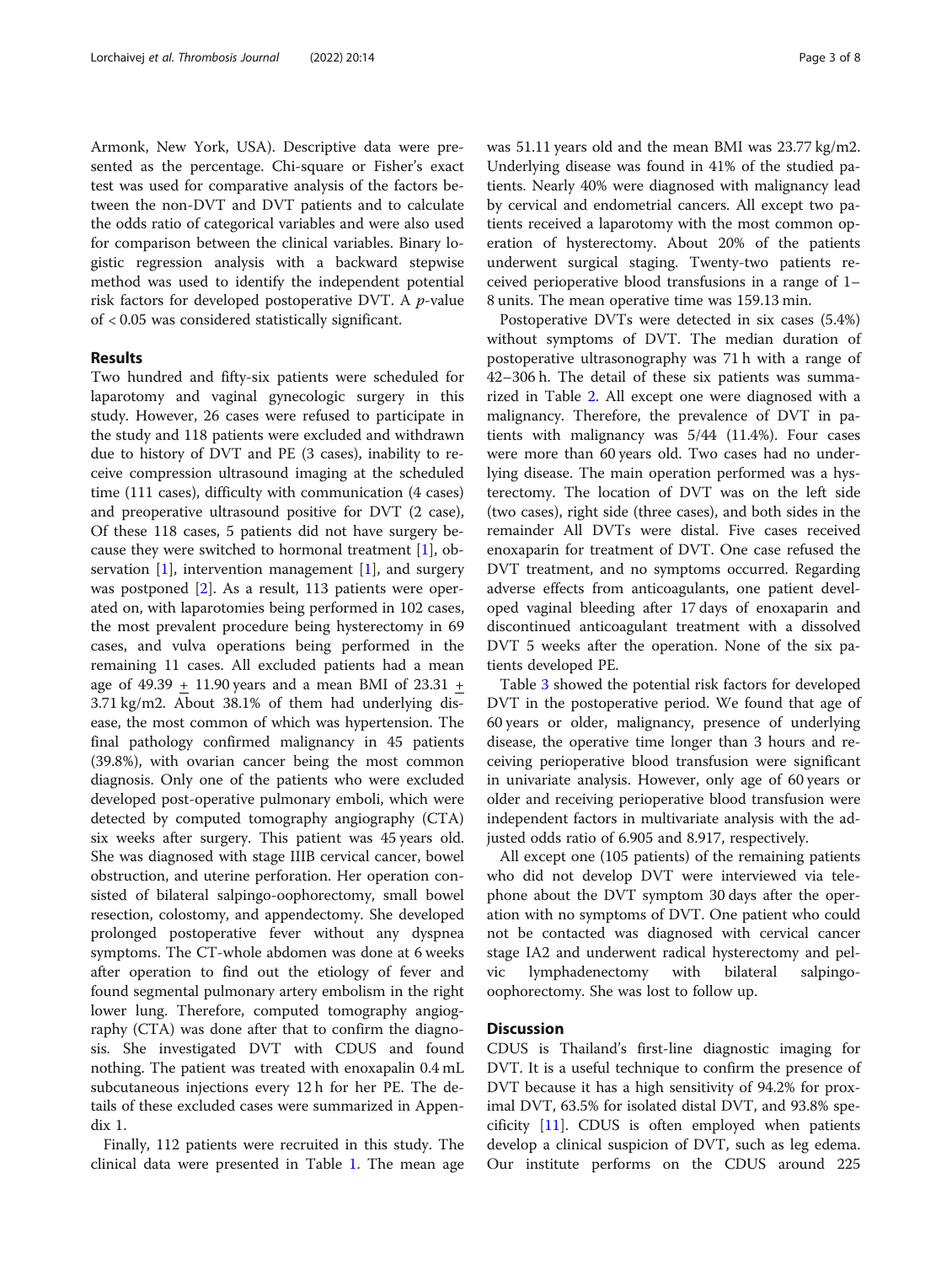#### <span id="page-3-0"></span>Table 1 Clinical Characteristics (N = 112)

|                                   | N (%)            |
|-----------------------------------|------------------|
| Mean age (years)                  | $51.11 + 11.80$  |
| Mean BMI (Kg/m2)                  | $23.77 + 3.77$   |
| Mean operative time (minutes)     | $159.13 + 68.29$ |
| Mean hospital length (days)       | $7.7 + 3.2$      |
| Single                            | 24 (21.4)        |
| Married                           | 87 (77.7)        |
| Divorce                           | 1(0.9)           |
| Nulliparity                       | 34 (30.4)        |
| Underlying disease *              | 46 (41.1)        |
| Hormone usage                     | 16 (14.3)        |
| Current OCP usage                 | 5                |
| Previous OCP usage                | $\,8\,$          |
| Previous hormonal therapy usage   | 3                |
| Chemotherapy                      | 15 (12.8)        |
| Neoadjuvant setting               | $\overline{7}$   |
| Previous chemotherapy             | $\,8\,$          |
| Previous radiation                | 4(3.6)           |
| Diagnosis                         |                  |
| Benign                            | 68 (60.71)       |
| Myoma                             | 37               |
| Adenomyosis                       | 11               |
| endometriosis                     | 8                |
| Ovarian tumor                     | $\overline{7}$   |
| Other                             | 5                |
| Malignancy                        | 44 (39.28)       |
| CA ovary                          | 6                |
| CA cervix                         | 12               |
| CA endometrium                    | 12               |
| CA vulva                          | $\mathbf{1}$     |
| CA fallopian tube                 | $\overline{7}$   |
| Uterine sarcoma                   | $\overline{2}$   |
| Ovarian metastasis                | $\overline{4}$   |
| Operation                         |                  |
| <b>TAH</b>                        | 1(0.9)           |
| TAH and adnexal surgery           | 50 (44.6)        |
| TAH and adnexal surgery and other | 16 (14.3)        |
| TAH and bowel surgery             | 3(2.7)           |
| Adnexal surgery                   | 5(4.5)           |
| Surgical staging                  | 23 (20.5)        |
| RHPL                              | 10 (8.9)         |
| Myomectomy                        | 2(1.8)           |
| Vulva surgery                     | 2(1.8)           |
| Perioperative blood transfusion   | 22 (19.6)        |
| $1$ unit                          | 6(5.4)           |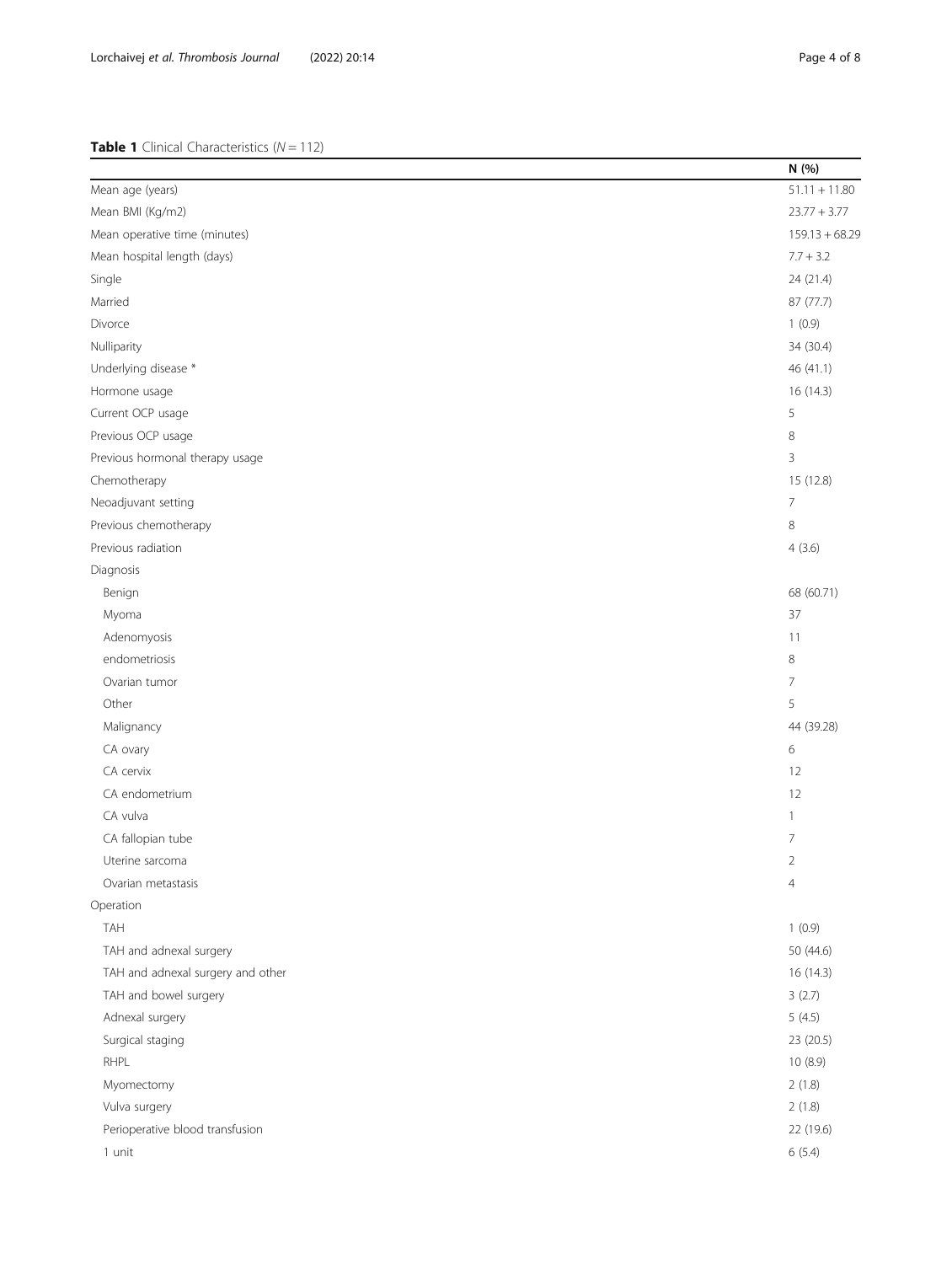|          | N (%)   |
|----------|---------|
| 2 unit   | 11(9.8) |
| 3 unit   | 1(0.9)  |
| 4-8 unit | 4(3.6)  |

\*Underlying disease: Diabetes Mellitus [\[8](#page-7-0)], hypertension (40), dyslipidemia (32), chronic kidney disease [\[2](#page-7-0)], IgA nephropathy [\[1\]](#page-7-0), cirrhosis [[1](#page-7-0)], SLE [[2](#page-7-0)], systemic sclerosis [\[3\]](#page-7-0), myelodysplastic syndrome [\[1\]](#page-7-0), stroke [\[1\]](#page-7-0), coronary artery disease [[1](#page-7-0)]

BMI = body mass index, OCP = oral contraceptive pill, TAH = total abdominal hysterectomy, RHPL = radical hysterectomy and pelvic lymphadenectomy

patients per year. In this study, we did not use laboratory examinations such as d-dimer tests combined with CDUS because we were concerned about false positives of d-dimer tests caused by elderly age, inflammation, pregnancy, malignancy, and surgery [\[12](#page-7-0)].

The prevalence of postoperative lower extremities DVT in patients who underwent gynecologic surgery in this study was 5.4%. This prevalence rate was lower than the previous report from China. Qu et al. [\[6](#page-7-0)] conducted a retrospective study of the prevalence of DVT detected by CDUS in a cohort of 739 consecutive Chinese patients undergoing gynecologic surgery in both laparotomy and laparoscopic routes. They found the overall prevalence rate of DVT was 9.2%. Of these patients, 2.17% were symptomatic DVT and 7.04% were asymptomatic DVT and most of them were identified with DVT within 7 days after surgery. The non-similar prevalence rate might be from the different study designs, the number of patients, and the type of operation. In the present study, we did not include the patients who underwent laparoscopy. Laparoscopic surgery has been demonstrated to have a greater risk of DVT than laparotomy. This is most likely owing to the high intraoperative pneumoperitoneum pressures employed in laparoscopy, which are known to increase the risk of DVT [\[13](#page-7-0)].

Regarding the prevalence of DVT in patients with malignancy, the present study found the prevalence rate increased to be 11.4%. This prevalence rate was higher than the previous report from a Thai study. Sermsathanasawadi et al. [\[7\]](#page-7-0) reported the prevalence of proximal DVT in 100 gynecologic cancer patients who underwent surgery very low as 2.11%. The DVT was detected by color Doppler duplex ultrasound examination with venous compression test at pre-operative and 7–14 days after the operation. The authors did not mention the route of surgery. This difference might be from the variation of the ultrasound scanning area. In our study, both the proximal and distal legs were scanned to detect the DVT while the former study scanned only the proximal leg area.

The potential independent risk factors of DVT in the present study were the elderly age more than 60 years old and receiving perioperative blood transfusion. The elderly population is usually associated with vascular sclerosis, high blood viscosity, and poor venous valve function. These conditions are believed to increase the rate of DVT [[14\]](#page-7-0).

For the perioperative blood transfusion, Hod EA [[15](#page-7-0)] summarized that transfused red blood cells have been postulated to influence the inflammatory process via microparticles from storage RBC, which can have prothrombogenic potential and ultimately potentiate a hypercoagulable condition that might lead to increased risk of DVT. Our study was consistent with a recent study from North America, in which perioperative blood transfusion was linked to an elevated risk of postoperative DVT and PE, with adjusted odds ratios of 2.2 and 1.9, respectively [\[16](#page-7-0)].

Regarding malignancy, patients who received gynecologic cancer surgery were considered to be at high risk of DVT due to advanced age, cancer type, presence of pro-thrombotic mutations, pelvic mass compressing the major pelvic veins, endothelial cell injury during pelvic lymphadenectomy, lengthy surgical procedures, and thrombogenic chemotherapy  $[17, 18]$  $[17, 18]$  $[17, 18]$  $[17, 18]$ . In the present study, five from six patients were diagnosed with a malignancy. However, malignancy status was not the independent factor for developing DVT in our study. This might be from an inadequate number for detecting significance in multivariate analysis.

Concerning the location of DVT, our study found five of six cases developed DVT at the sole vein located in the calf area. This site is the most common location from a previous study [[19\]](#page-7-0). Yoshimura et al. [[19\]](#page-7-0) conducted a retrospective study to evaluate the most common site of DVT in 137 Japanese patients who were diagnosed with DVT or PE by Computed tomography pulmonary angiography (CTPA) combined with venousphase imaging of lower extremity [CT venography (CTV)]. The authors found the muscular veins composed of the social and gastrocnemius were the most common site of DVT right, left, or both sides. Another large cohort study from Europe, Maeseneer et al. [\[20\]](#page-7-0) reported the anatomical site in 1338 patients who were diagnosed with acute lower limb DVT detected by duplex ultrasound method. They found the left-sided DVT to be predominant. In 443 patients who developed DVT limited to one segment, 370 patients (83.5%) had DVT isolated to the calf veins. One explanation for the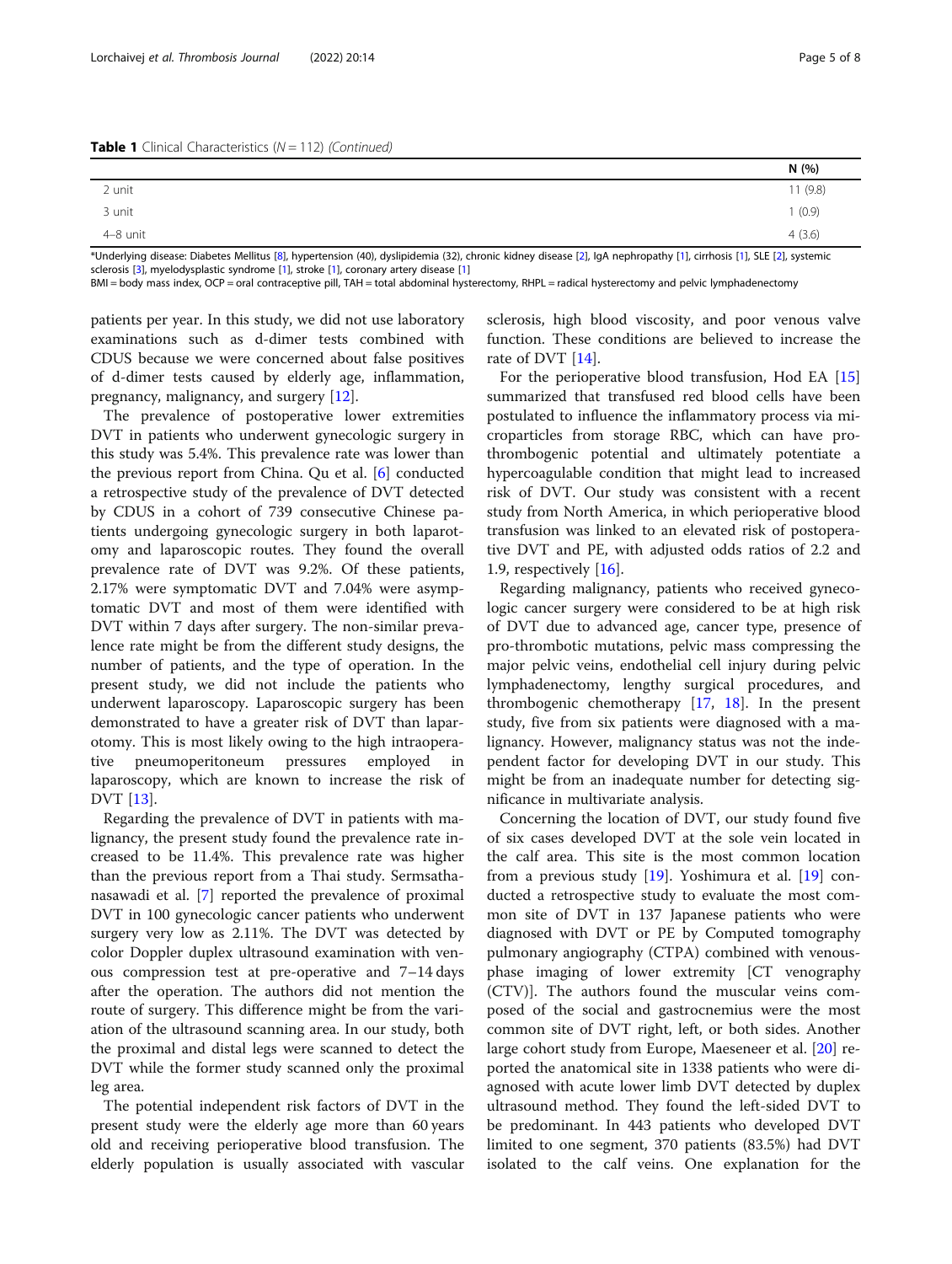<span id="page-5-0"></span>

| Sn             | (year)<br>Age | ВMI<br>Wey<br>E | $\mathsf{S}$ | <b>Diagnosis</b>                                           | Operation                                                                                                     | Operation<br>time (min) | Perioperative<br>transfusion<br>blood<br>(unit) | Duration<br>(hours)<br>of US | Location of<br>Σ                | Treatment                                                                        | Note                                                                                                                        |
|----------------|---------------|-----------------|--------------|------------------------------------------------------------|---------------------------------------------------------------------------------------------------------------|-------------------------|-------------------------------------------------|------------------------------|---------------------------------|----------------------------------------------------------------------------------|-----------------------------------------------------------------------------------------------------------------------------|
| $\approx$      | 68            | 255             |              | HT, DLP CA colon with<br>metastasis<br>ovarian             | and<br>debulking surgery<br>Interval debulking<br>TAH and BSO                                                 | 150                     | none                                            | 22                           | gastrocnemius<br>vessle<br>Left | <b>GC OD</b>                                                                     | Enoxapalin 0.4 → 0.6 ml LOS 14 days → lost to follow up                                                                     |
| $\overline{4}$ | 67            | 218             | 보            | carcinosarcoma<br>Uterine cancer<br>(stage IV              | and<br>debulking surgery<br>TAH and BSO                                                                       | 198                     | $\sim$                                          | 120                          | Left soleal vein                | 0.5 ml SC q 12 h<br>Enoxapalin<br>3 mos                                          | LOS 12 days > supportive treatment                                                                                          |
| $\overline{5}$ | 45            | 23.2            | none         | endometrioma                                               | and lysis of<br>TAH and BSO<br>adhesions                                                                      | 224                     | none                                            | 47                           | Distal right<br>soleal vein     | Enoxaparin 0.6 ml sc q<br>12h 17 days                                            | bleeding per vaginal stump and FU<br>LOS 7 days, off enoxaparin due to<br>at 5 weeks after that the DVT was<br>disappeared. |
| 56             | 42            | 25.0            | Ë            | CA cervix IIIC1(p) RHPL and BSO<br>Neuroendocrine<br>tumor |                                                                                                               | 195                     | none                                            | 167                          | Right soleal<br>vein            | Patient refused<br>treatment<br>None                                             | LOS 9 days                                                                                                                  |
| 67             | 64            | 24.8            | none         | (Recurrent)<br>CA ovary                                    | bowel resection and repair<br>and repair<br>Debulking tumor with<br>vaginal stump<br>bladder                  | 411                     | $\sim$                                          | 306                          | Both soleal<br>vein             | bemiparin 7500 u sc for<br>Enoxaparin 0.6 ml sc q<br>12h for 5 weeks<br>6 months | LOS 19 days                                                                                                                 |
| $\frac{1}{2}$  | 83            | 16.2            | S<br>Ė       | tube stage IIIA2<br>CA fallopian                           | with ascites<br>omentectomy with rectal<br>TAH with BSO<br>collection with<br>$\stackrel{\times}{\mathbb{B}}$ | 80                      | none                                            | 73                           | Right soleal<br>vein            | enoxaparin 0.4 ml sc od<br>until now                                             | LOS 23 days                                                                                                                 |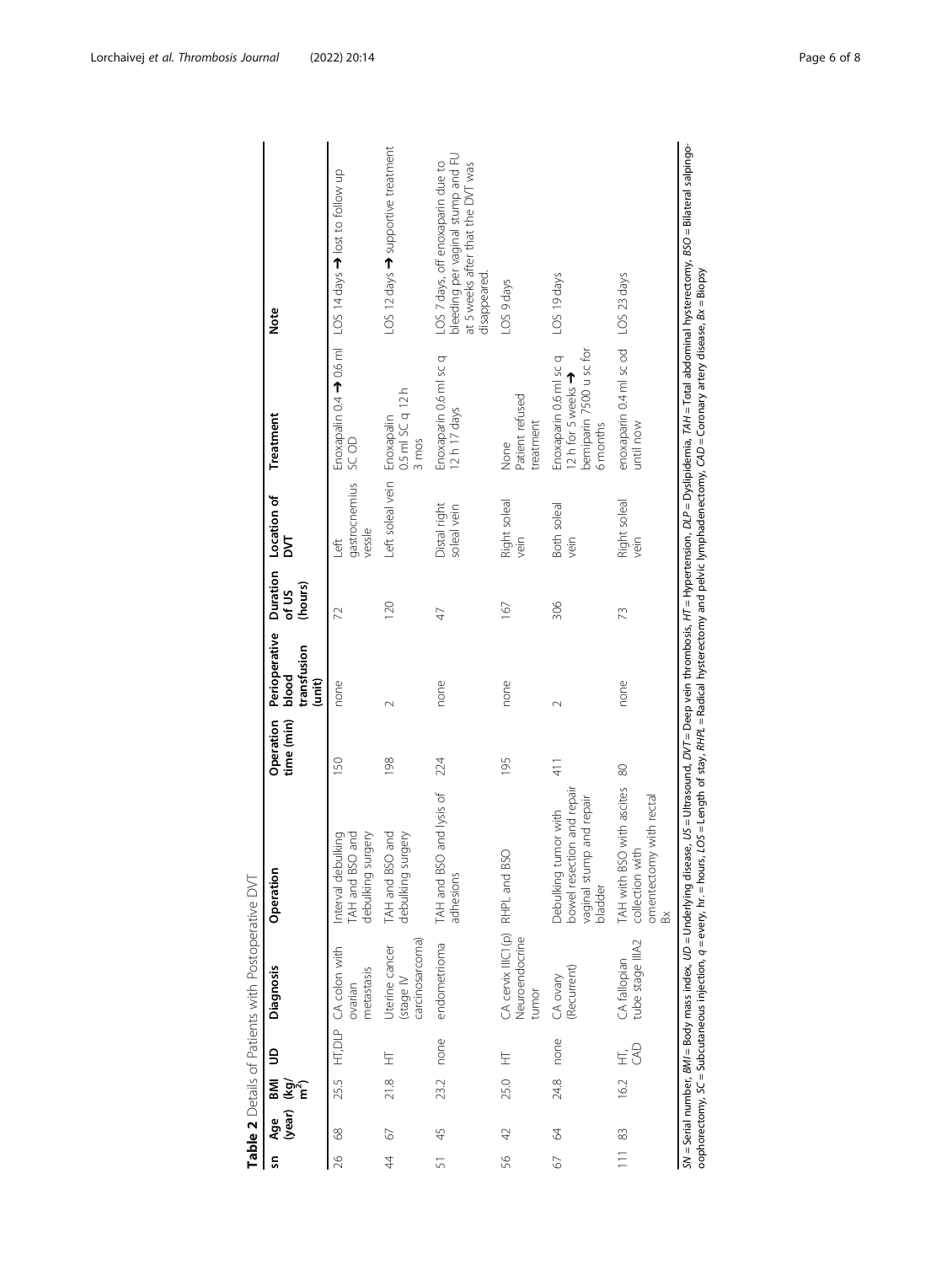| <b>Factors</b>                  | Total (%)  | Number of Patients Divided by DVT Status |                   | Univariate Analysis*   |         | <b>Multivariate Analysist</b> |         |
|---------------------------------|------------|------------------------------------------|-------------------|------------------------|---------|-------------------------------|---------|
|                                 |            | No DVT(%)                                | DVT (%)           | OD (95% CI)            | P-Value | Adjusted OD (95% CI)          | P-Value |
| Age (year)                      |            |                                          |                   | 7.636 (1.312-44.434)   | 0.025   | 6.905 (1.096-43.522)          | 0.040   |
| < 60                            | 86 (76.8)  | 84 (97.7)                                | 2(2.3)            |                        |         |                               |         |
| $> = 60$                        | 26 (23.2)  | 22 (84.6)                                | 4(15.4)           |                        |         |                               |         |
| BMI (Kg/m2)                     |            |                                          |                   | 1.060 (1.012-1.111)    | 1.0     |                               |         |
| $> = 30$                        | 6(5.4)     | 6(100)                                   | $\qquad \qquad -$ |                        |         |                               |         |
| $<$ 30                          | 106 (94.6) | 100 (94.3)                               | 6(5.7)            |                        |         |                               |         |
| Benign                          | 68 (60.7)  | 67 (98.5)                                | 1(1.5)            | 8.590 (0.968-76.217)   | 0.034   | 3.207 (0.297-34.572)          | 0.337   |
| Malignancy                      | 44 (39.3)  | 39 (88.6)                                | 5(11.4)           |                        |         |                               |         |
| Hormone                         |            |                                          |                   | $1.067(1.013 - 1.123)$ | 0.591   |                               |         |
| Yes                             | 16(14.3)   | 16 (100)                                 | $\qquad \qquad -$ |                        |         |                               |         |
| no                              | 96 (85.7)  | 90 (93.8)                                | 6(6.3)            |                        |         |                               |         |
| Underlying disease              |            |                                          |                   |                        | 0.226   | 1.417 (0.197-10.183)          | 0.729   |
| No                              | 66 (58.9)  | 64 (97.0)                                | 2(3.0)            | 3.048 (0.534-          |         |                               |         |
| Yes                             | 46 (41.1)  | 42 (91.3)                                | 4(8.7)            | 17.388)                |         |                               |         |
| Hysterectomy                    |            |                                          |                   | 0.942 (0.898-0.988)    | 1.00    |                               |         |
| Yes                             | 103 (92.0) | 97 (94.2)                                | 6(5.8)            |                        |         |                               |         |
| No                              | 9(8.0)     | 9(100)                                   |                   |                        |         |                               |         |
| Operative time                  |            |                                          |                   | 5.310 (0.923-30.567)   | 0.061   | 2.101 (0.292-15.138)          | 0.461   |
| $\leq$ =3 h                     | 79 (70.5)  | 77 (97.5)                                | 2(2.5)            |                        |         |                               |         |
| >3 h                            | 33 (29.5)  | 29 (87.9)                                | 4(12.1)           |                        |         |                               |         |
| Perioperative blood transfusion |            |                                          |                   | 9.79 (1.663-57.498)    | 0.013   | 8.917 (1.420-55.997)          | 0.020   |
| No                              | 90 (80.4)  | 88 (97.8)                                | 2(2.2)            |                        |         |                               |         |
| yes                             | 22 (19.6)  | 18 (81.8)                                | 4(18.2)           |                        |         |                               |         |

<span id="page-6-0"></span>

|  |  |  |  |  |  | Table 3 Factors to Predict Deep Vein Thrombosis |  |
|--|--|--|--|--|--|-------------------------------------------------|--|
|--|--|--|--|--|--|-------------------------------------------------|--|

Binary regression: Backward stepwise (conditional) P < 0.5

 $DVT = deep$  vein thrombosis,  $BMI = body$  mass index

predominance of DVT on the left side is possibly from the frequent compression of the left common iliac vein by the overriding right common iliac artery [\[21](#page-7-0)]. However, from six patients who developed DVT in the present study, The location on left, right, and both sides were two, three, and one case, respectively. The nonpredominate left-side DVT in our study might be from the low occurrence number.

The relationship of the DVT at soleal vein and PE was investigated in the previous study. Ro and Kageyama [[22\]](#page-7-0) studied 100 autopsy cases with PE and lower limb DVT by examined all deep venous segments that included iliofemoral vein, popliteal vein, and soleal vein. The result showed that the soleal vein had the highest incidence of DVT in all venous segments. The authors concluded that the soleal vein was considered to be the primary site of DVT and further propagated to the proximal veins through the drainage veins. In the present study, the location of DVT in all six patients was calf vein that hematologists advised to treat with low molecular weight heparin (LMWH). However, one patient refused this treatment and the other two patients discontinued LMWH 2 weeks due to vaginal bleeding in one case and lost to follow up in the other one. Fortunately, all of them did not develop PE. The duration of anticoagulant treatment for DVT according to the standard guidelines was at least 3 months [\[23](#page-7-0)].

The strength of the present study was the crosssectional design study in that the clinical data were recorded in a prospective setting. This decreased the recall bias data. In addition, the compression ultrasound was performed by experienced ultrasonologists, therefore the accuracy of the DVT results was very high. However, at 30 days postoperative time, we did not investigate all the participants again, though we could not detect the asymptomatic DVT. We knew only symptomatic DVT did not occur in contactable precipitants.

#### Conclusion

The prevalence of lower limb DVT in postoperative gynecologic patients was 5.4% and increased to 11.4% in gynecologic cancer patients. The independent potential